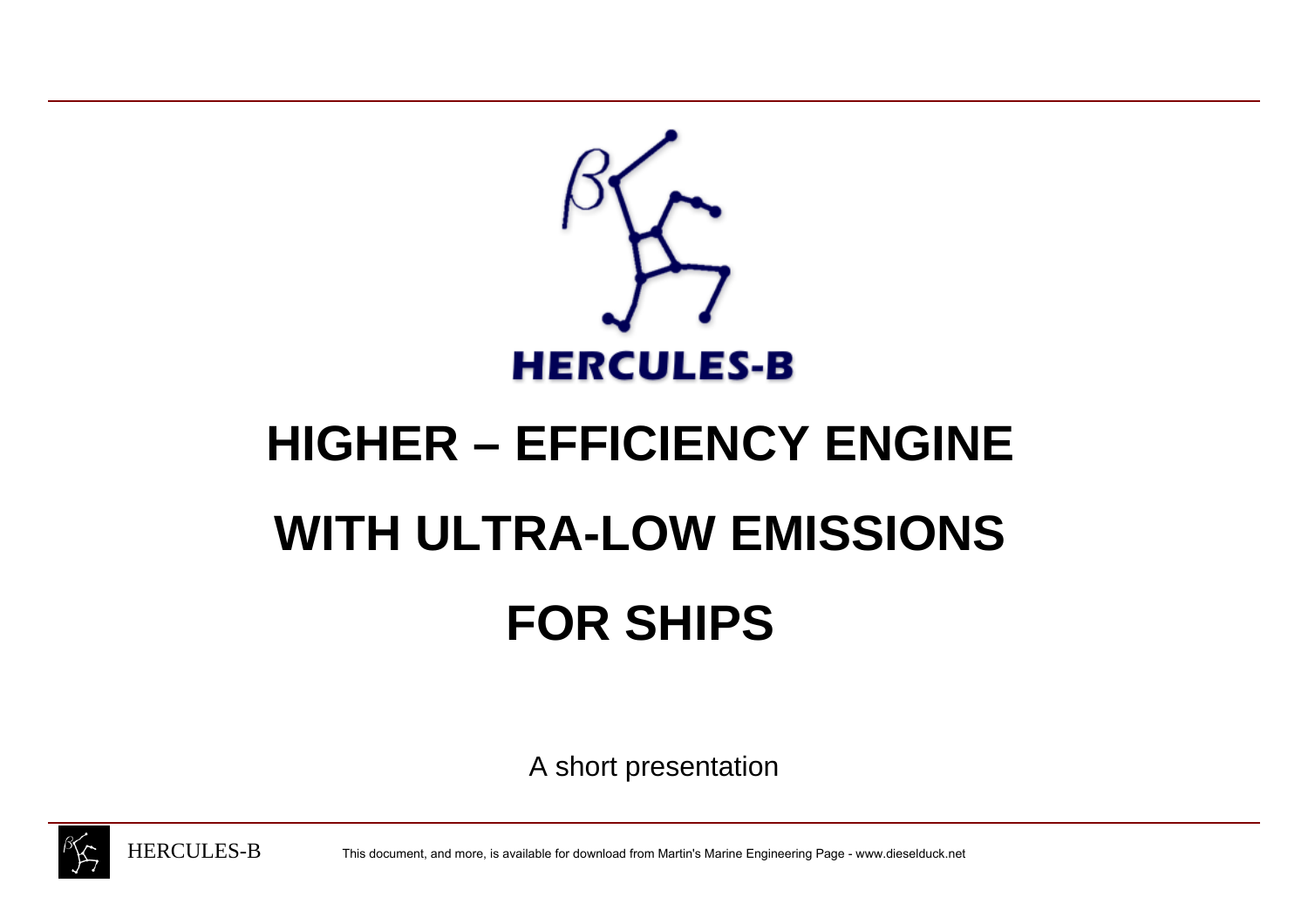

## **HERCULES–B (2008 – 2011)**

**Higher Efficiency Engine with Ultra Low Emissions for Ships**



| <b>HERCULES-B VISION</b>                                     | <b>Year 2020</b> |
|--------------------------------------------------------------|------------------|
| Reduction of fuel consumption and CO <sub>2</sub> emissions  | $-10%$           |
| Reduction of NO <sub>x</sub> (Relative to IMO 2000 standard) | $-70\%$          |
| Reduction of other emission components (PM, HC)              | $-50\%$          |

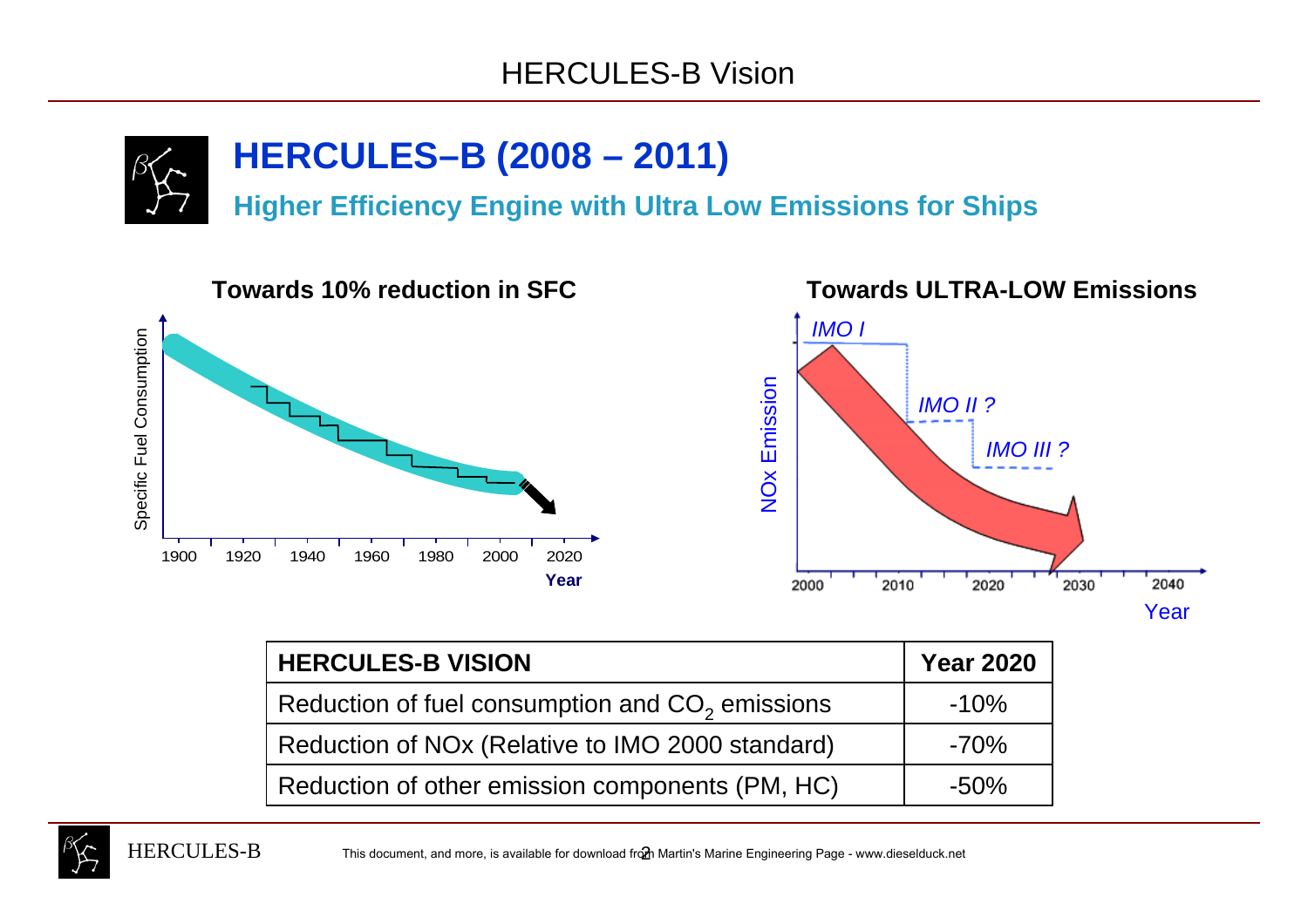### Towards HERCULES-B





 $\, {\bf B} \,$  This document, and more, is available for download from Martin's Marine Engineering Page - www.dieselduck.net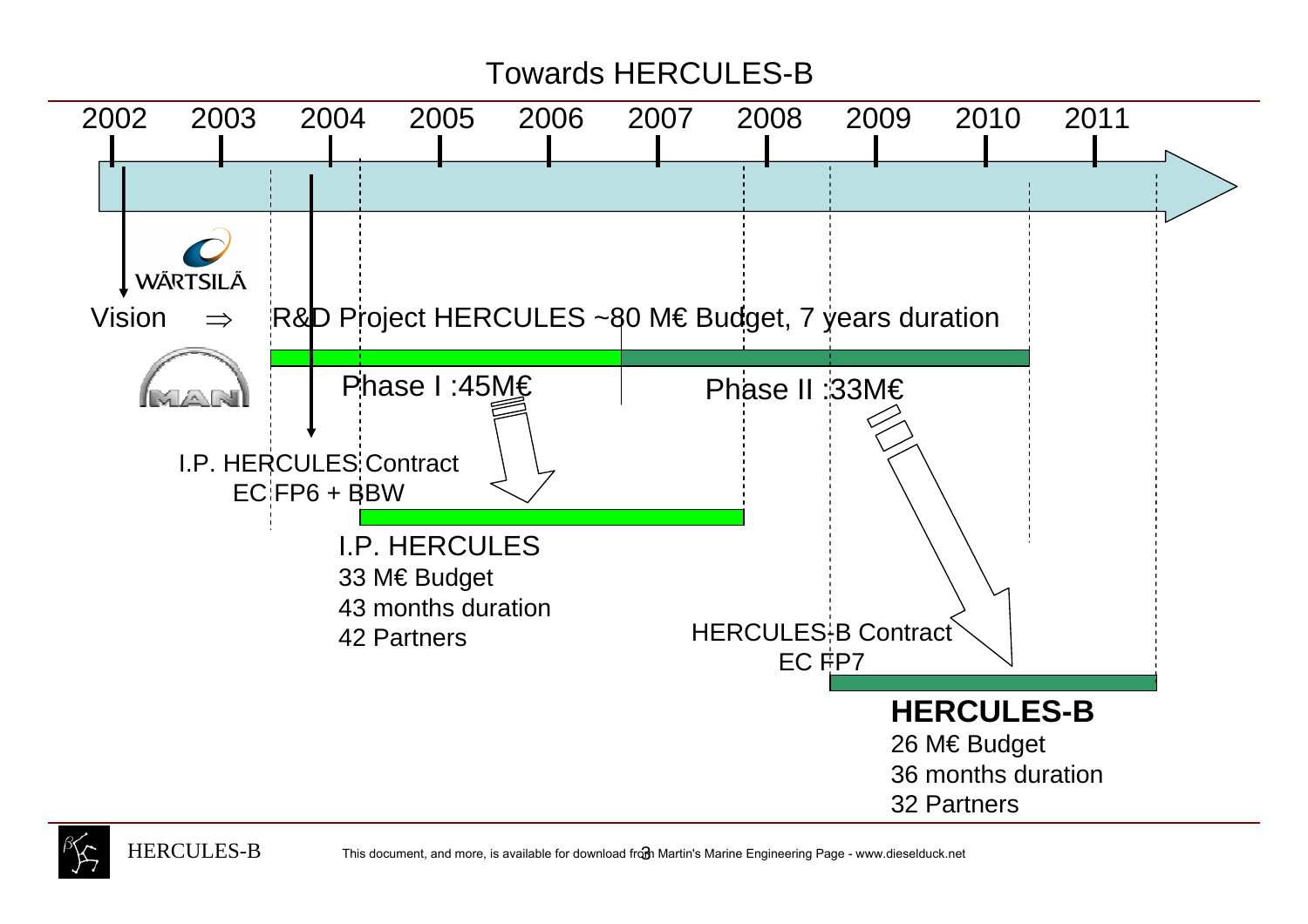

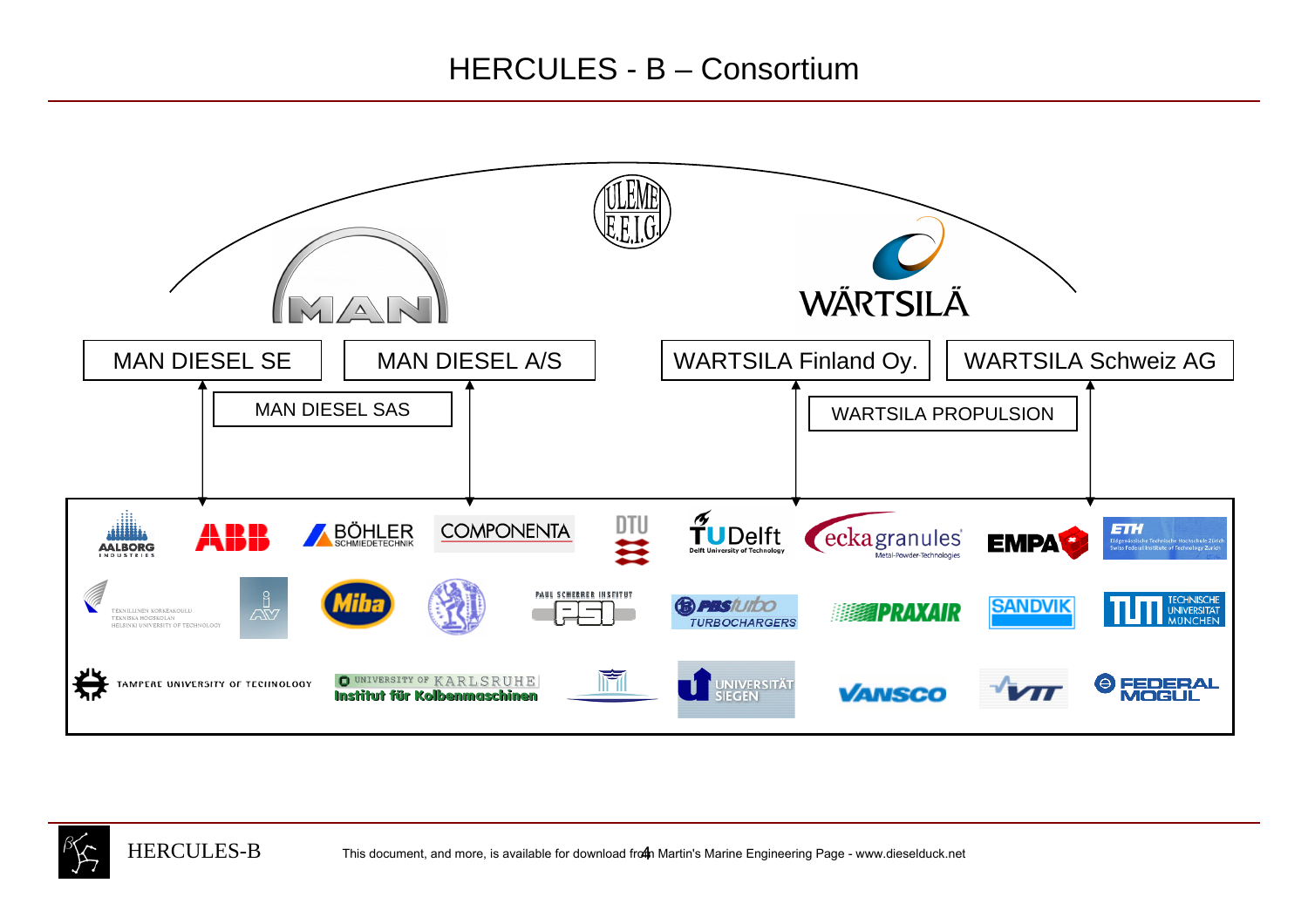### Overview of HERCULES-B Workpackages



**7 Workpackages**



 $\, {\bf B} \,$  This document, and more, is available for download from Martin's Marine Engineering Page - www.dieselduck.net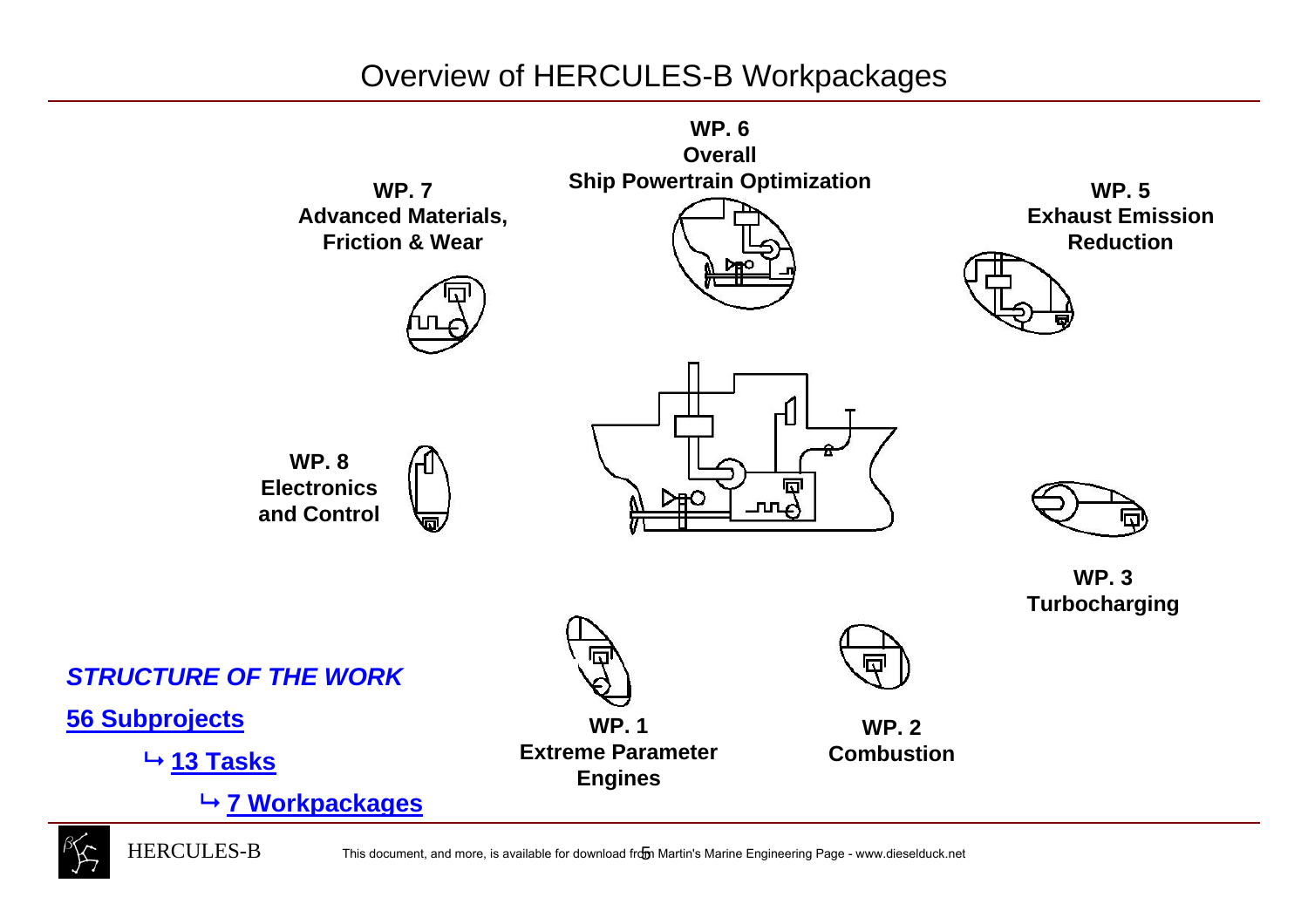### HERCULES-B Structure of Work

| <b>No</b>      | <b>WP TITLE</b>                                        | <b>TASK TITLE</b>                                                                                                                | <b>PARTNERS</b>                                             |
|----------------|--------------------------------------------------------|----------------------------------------------------------------------------------------------------------------------------------|-------------------------------------------------------------|
| 1              | <b>Extreme Parameter</b><br><b>Engines</b>             | Task 1.1: Development of engines for extreme load<br>conditions                                                                  | <b>COMPONENTA, TKK, WFI</b>                                 |
|                |                                                        | Task 1.2: Mechanical design of engines with extreme<br>parameters                                                                | BSTG, ECKA, IAV, MD-DK,<br>MD-FR, MD-DE, MIBA, PST, SANDVIK |
| $\overline{2}$ | <b>Combustion</b>                                      | Task 2.1: Combustion process modeling and<br>development                                                                         | ETHZ, PSI, WFI, WCH                                         |
|                |                                                        | Task 2.2: Experimental and numerical combustion<br>analysis                                                                      | MD-DK, MD-DE, NTUA-LME, DTU,<br><b>UNIKARL</b>              |
| 3              | <b>Turbocharging</b>                                   | Task 3.1: High efficiency and low emission TC<br>concepts                                                                        | ABB, ETHZ, PSI, TUT, WFI, WCH                               |
|                |                                                        | Task 3.2: Advanced intelligent turbocharger                                                                                      | MD-DE, PBST                                                 |
| 5              | <b>Exhaust Emission</b><br><b>Reduction</b>            | Task 5.1: Emission reduction methods                                                                                             | EMPA, UKU, VTT, WFI, WCH                                    |
|                |                                                        | Task 5.2: Emission reduction - Exhaust Gas<br><b>Recirculation and After-treatment</b>                                           | AALBORG, MD-DK, MD-DE, TUM-LVK                              |
| 6              | <b>Overall power train</b><br>optimization             | Task 6.1: Overall ship power train optimization                                                                                  | TUDELFT, NTUA-LME, WPNL                                     |
|                |                                                        | Task 6.2: Combined cycle with boiler for high<br>pressure side                                                                   | AALBORG, MD-DK                                              |
| $\overline{7}$ | <b>Advanced Materials,</b><br><b>Friction and Wear</b> | Task 7.2: Tribology-Optimization                                                                                                 | DTU, MD-DK, WCH, FMO                                        |
| 8              | <b>Electronics and Control</b>                         | Task 8.1: Advanced sensing and reliable adaptive<br>control                                                                      | TUT, VANSCO, WFI, WCH                                       |
|                |                                                        | <b>Task 8.2: Intelligent Engine</b>                                                                                              | MD-DE, NTUA-LME, UNISIEGEN                                  |
| 9              |                                                        | Project Management This document, and more, is available for download from Martin's Marine Engineering Page - www.dieselduck.net | ULEME E.E.I.G.                                              |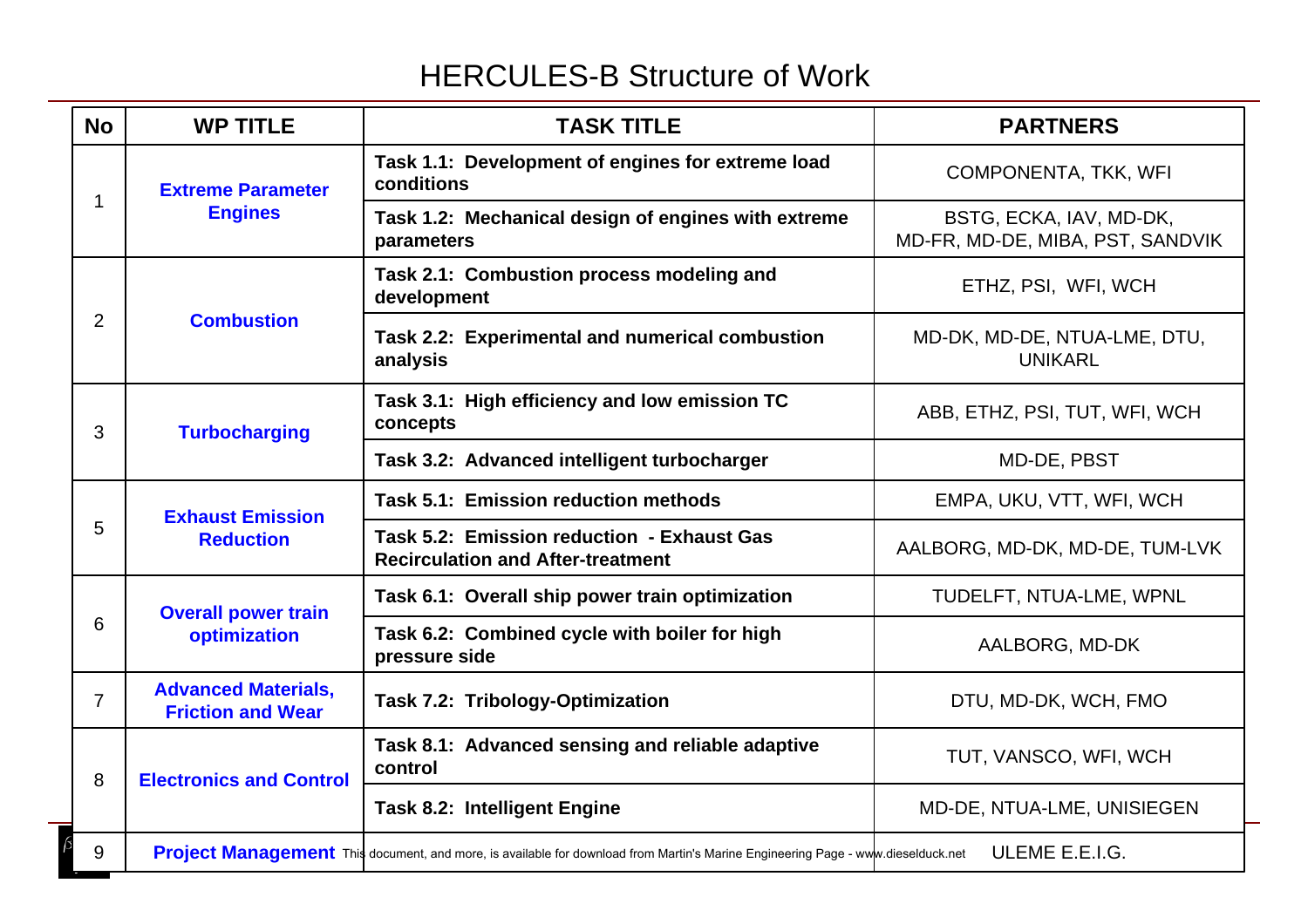#### HERCULES-B Management